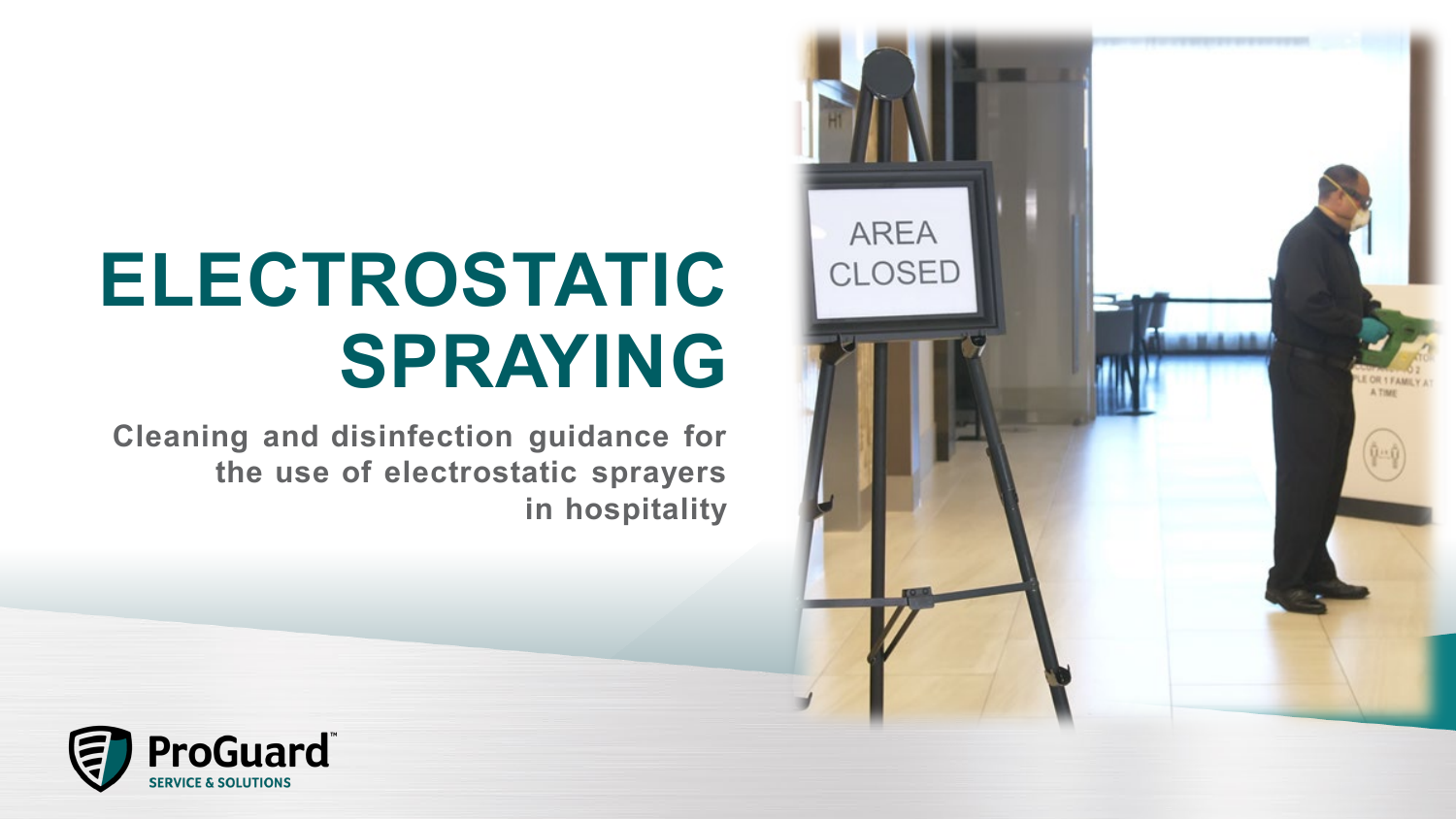<sup>2</sup> **ELECTROSTATIC SPRAYING IN HOSPITALITY**

**NOTE:** Assess your location to determine where electrostatic spraying may be most beneficial and effective prior to application. Consider material compatibility and sensitive surfaces.



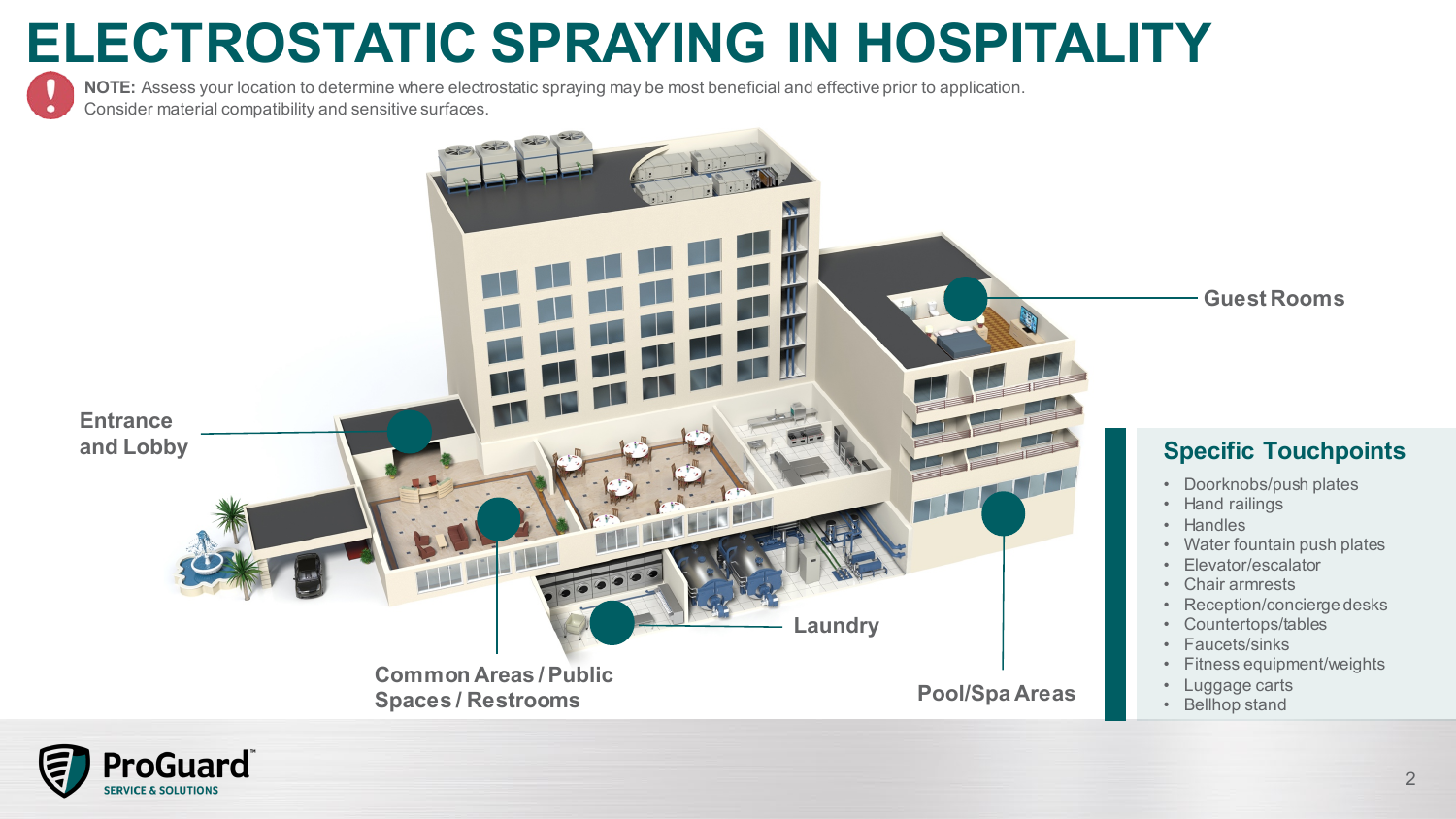## **GUIDELINES FOR USE**



### **Set-up of Unit**

- **Ensure battery is fully charged**
- Fill and label chemical reservoir
- Ensure reservoir is secured to unit
- Set device to droplet size of 40 microns or larger (if adjustable)
- Turn electrostatic mode to 'on' (if applicable)
- **Unlock trigger**
- Firmly wrap hand around ground before initiating spray

### **Storage of Unit**

- **Remove reservoir and triple rinse** with fresh water
- **Spray fresh water through unit to** rinse inside lines
- **Lock trigger**
- **Turn unit 'off'**
- Remove battery and store on charger
- **If chemistry remains in reservoir,** store labeled and capped

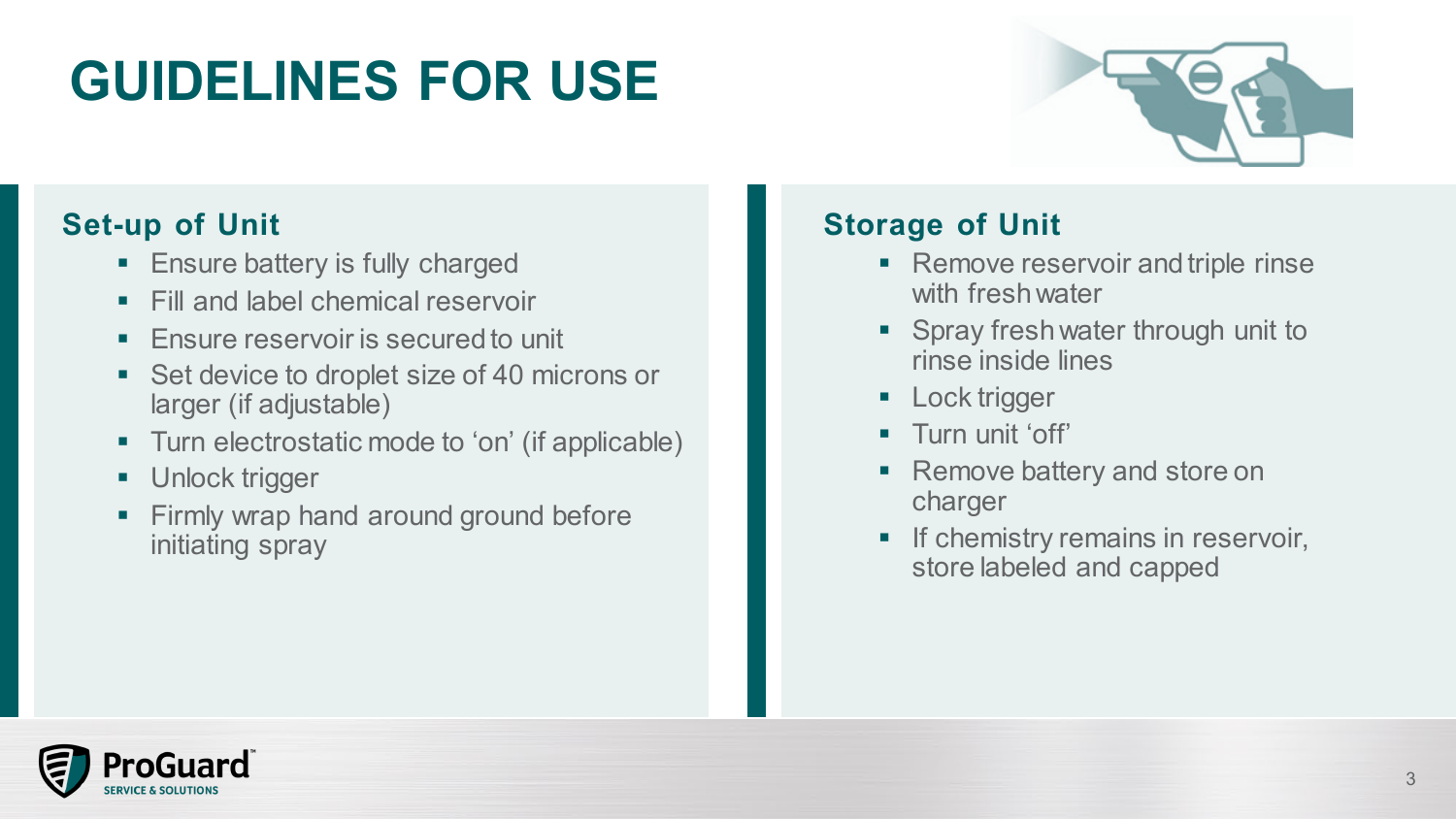## **GUIDELINES FOR USE**



### **DO'S For Electrostatic Spraying**

- **DO** place signage indicating area is closed or out of service
- **DO** ensure no bystanders are present
- **DO** address any ventilation concerns (i.e., avoid confined spaces with poor ventilation)
- **DO** ensure food or food related items are removed from space and any food contact surfaces are rinsed with potable water post-spray
- **DO** avoid contact with eyes, skin or inhalation while spraying
- **DO** ensure spraying is away from user breathing zone
- **DO** move from sprayed areas to unsprayed areas
- **DO** wear proper PPE (minimally sealed dust/mist mask/N95 in addition to any required per the SDS)
- **DO** allow for 15-minute resettling time post-spray
- **DO** treat areas with sources of heat, open flames, sparks or other ignition sources with care

### **DON'TS For Electrostatic Spraying**

- **DON'T** spray flammable products spray only products recommended by ProGuard
- **DON'T** spray electronics or sensitive items unless this application is confirmed with the manufacturer.
- **DON'T** spray directly on people or animals.
- **DON'T** use electrostatic spraying to treat the air.

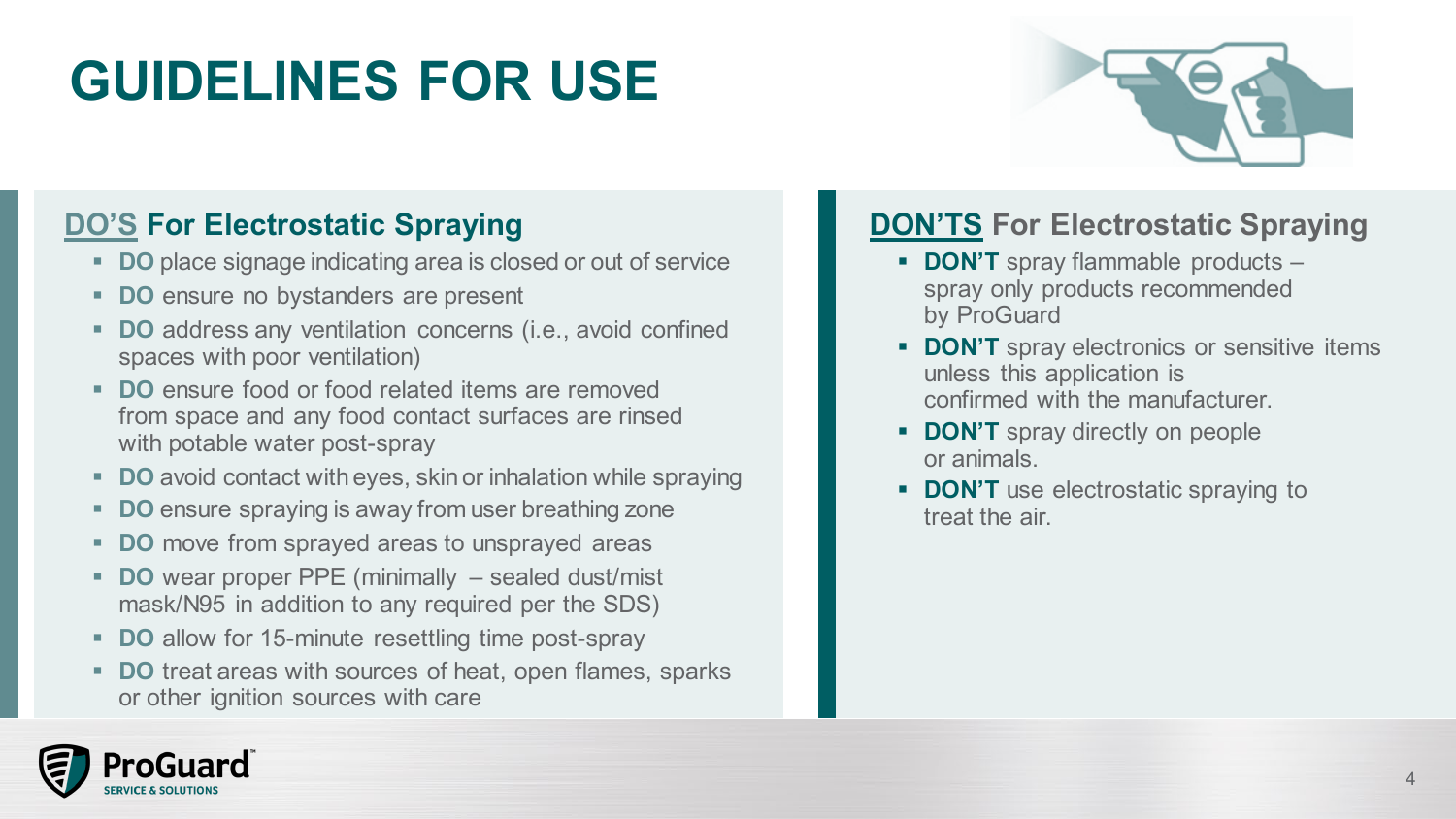## **PRODUCTS AND TOOLS**

General Instructions

#### **What products do you need?**

Multi-Purpose Disinfectant

#### **What tools do you need?**

Electrostatic sprayer, 'Area Closed/ Out of Service' sign, PPE (minimally – sealed dust/mist mask/N95 in addition to any required per the SDS), 'Wet Floor' sign, refillable spray bottles, trigger sprayers, microfiber cloths, vacuum, dust pan/broom, mop pole/pad and bucket, window scrubber/squeegee



Cleaning & Disinfection Frequency \_\_\_\_\_\_\_\_\_\_ **Inspection Frequency** 

Responsible

Required PPE\*

\*in addition to any required by SDS







**To help protect against COVID-19 and other infectious pathogens, ensure treated surfaces remain wet for contact time indicated on product label.**

*\*Refer to product label for use directions*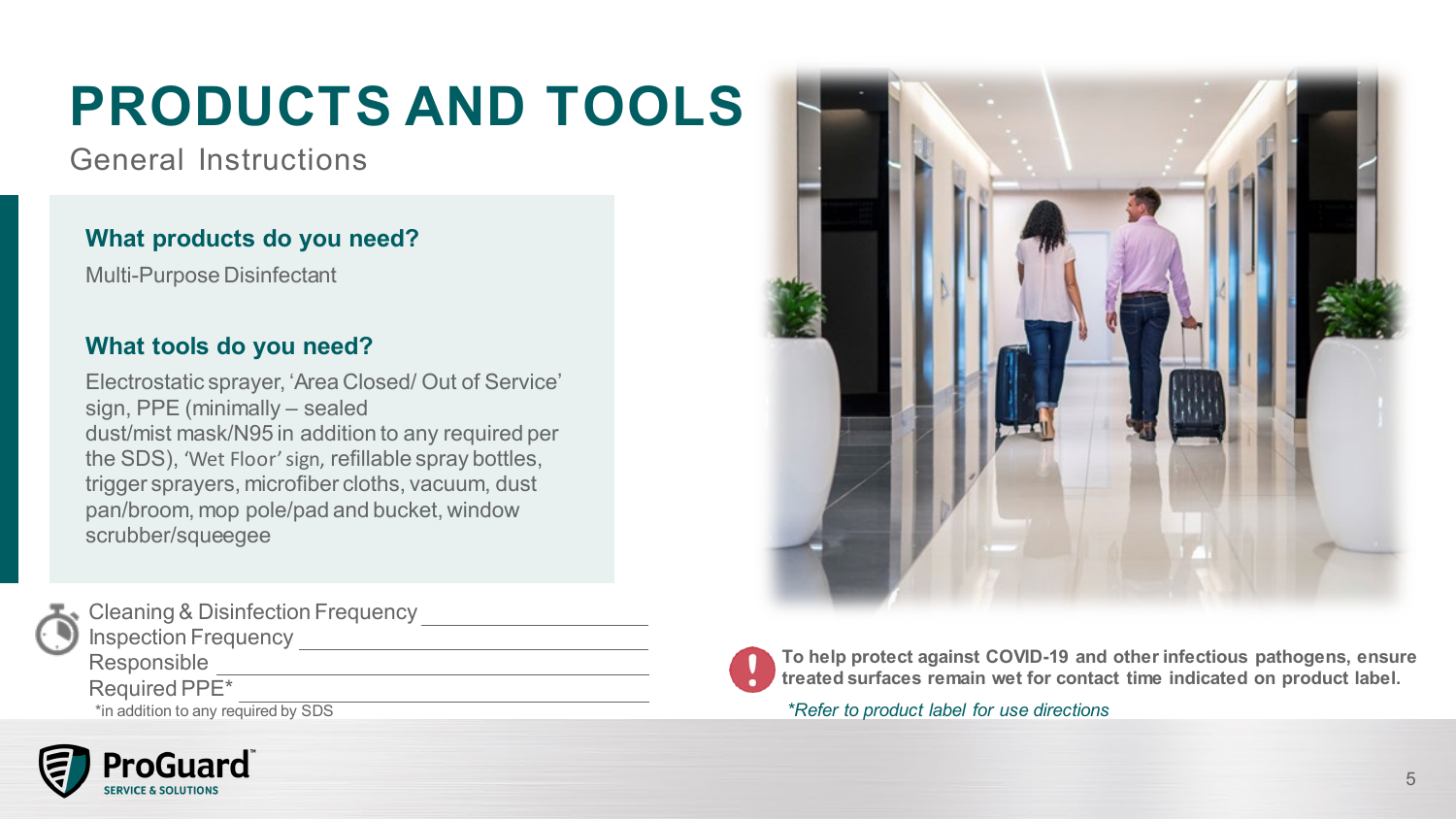## **ELECTROSTATIC SPRAYING PROCEDURE**

Cleaning and disinfection guidelines for hospitality







Don required PPE (minimally – sealed dust/mist mask/N95 in addition to any required per the SDS), and place 'Area Closed/Out of Service' signage. Remove trash/debris, linens, food and any ware.



Vacuum carpet/entrance mats and vacuum or sweep hard-surfaced floors (tile/wood/LVT).



Empty trash cans and recycling bins. Replace liners.



Refill air freshener, hand sanitizer and disinfectant wipe dispensers as needed.



Remove or cover electronics, high-value items or sensitive surfaces.



Pre-clean visibly soiled areas (e.g., food/drink spills) using **multipurpose disinfectant**.



To disinfect using an electrostatic sprayer, apply **multi-purpose disinfectant** solution to hard, non-porous environmental surfaces.

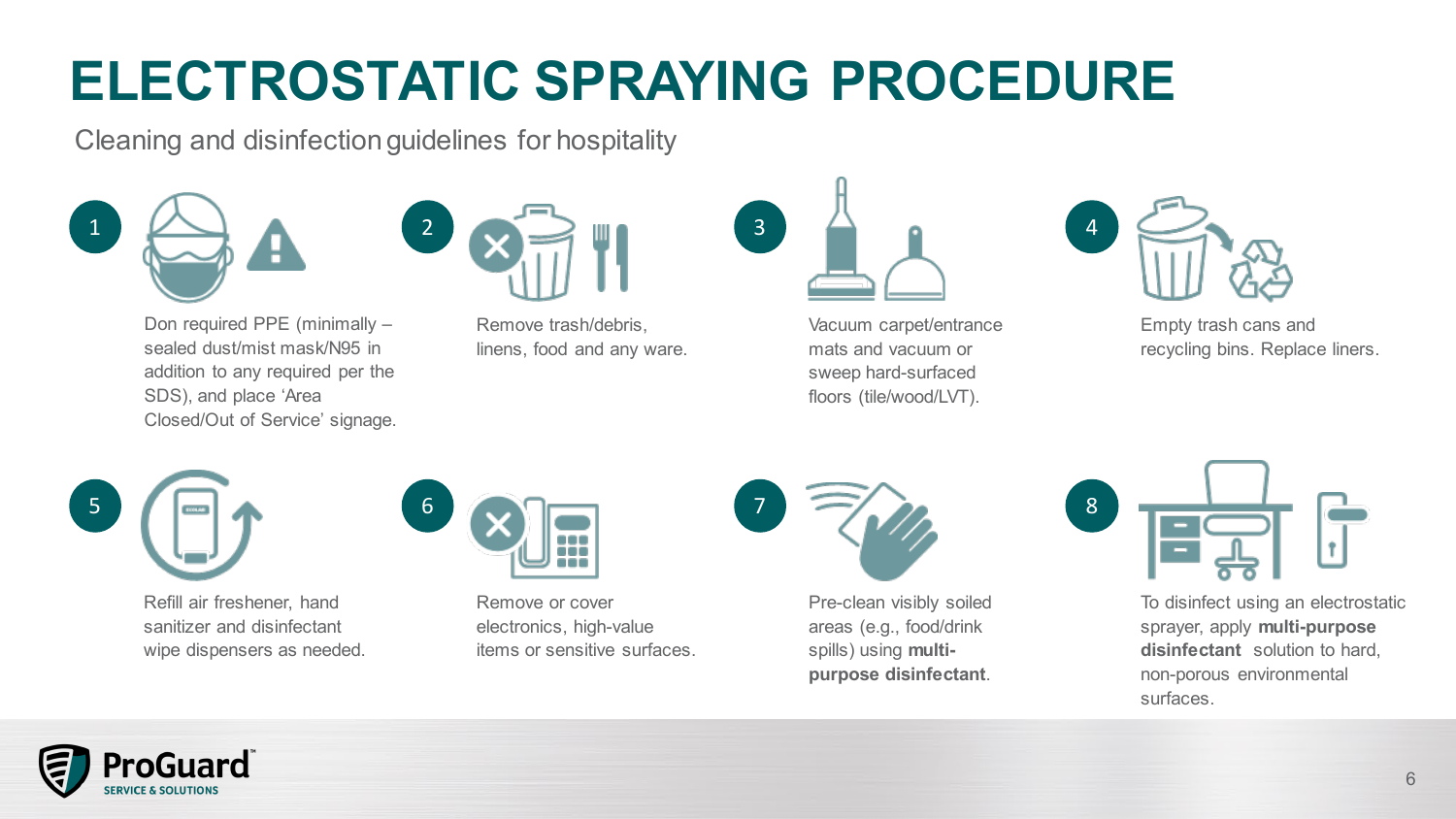## **ELECTROSTATIC SPRAYING PROCEDURE**

Cleaning and disinfection guidelines for hospitality







Begin spraying area from the farthest corner ensuring no more than 2 feet (60 cm) between the spray nozzle and the surface. Be aware of possible overspray.





Wipe surfaces (recommended) or let air dry. For electronics, spray a cloth and wipe surface.



Clean glass and windows by spraying **multi-purpose disinfectant** or glass cleaner on a fresh microfiber to ensure a streak-free finish.



ProGuard

Mop hard-surfaced floors (tile/wood/LVT) to remove

#### **NOTE:** Ensure spraying is always away from user breathing zone and movement is from sprayed areas to unsprayed areas.

Refer to product labels for complete directions for use.

#### **Specific Touchpoints**

- Doorknobs/push plates
- Hand railings
- Handles
- Water fountain push plates
- Elevator/escalator
- Chair armrests
- Reception/concierge desks
- Countertops/tables
	- Faucets/sinks
	- Fitness equipment/weights
	- Luggage carts
	- Bellhop stand

#### **Electronic Touchpoints\***

- Elevator buttons
- Light switches
- Thermostat
- Keyboard
- Computer mouse
- Remote control
- Phones
- **Touchscreens**
- ATMs



\*Always follow manufacturer direction when treating electronic surfaces.Spray a cloth and wipe surface.